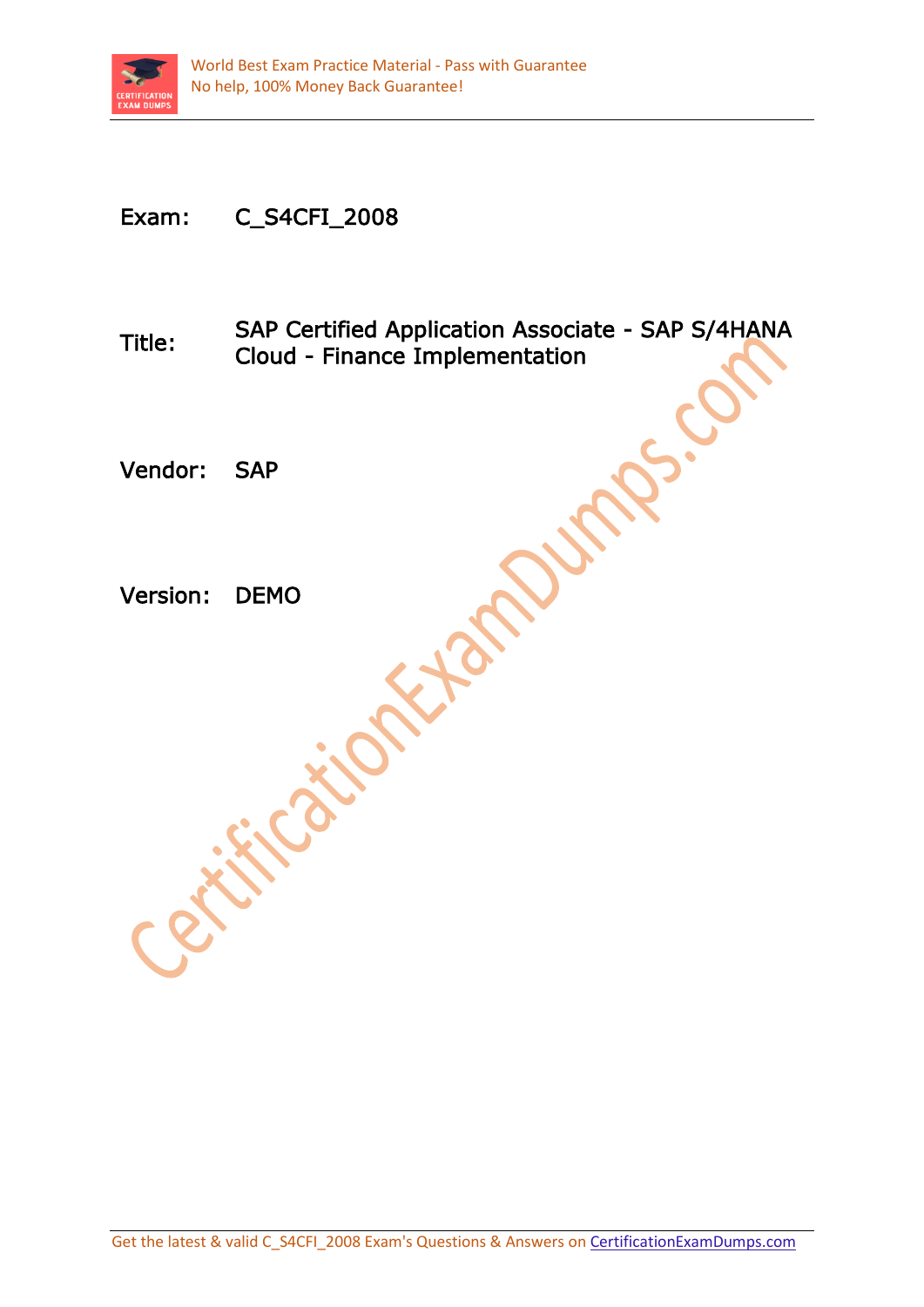

Question 1: Bank Key is created at client level. TRUE or FALSE

A. TRUE

B. FALSE

Answer: A

Question 2: You are configuring cash operations. To which object do you assign the cash management flow types?

- A. Liquidity items
- B. General ledger accounts
- C. Interest Rate instrument
- D. Bank account types

Answer: B

Question 3: What is the motivation for pushing extensions into key user extensibility, managed extensibility or side- by-side extensibility and away from classic extensibility?

- A. Easy reimplementation of existing extensions
- B. Reduced cost of operations for the customer
- C. Compliance with open standards through the use of open software tools
- D. Increased Flexibility to meet customer requirements

Answer: D

Question 4: Which in app extensibility options are available in SAP S/4HANA Cloud? There are 2 correct answers.

- 
- A. Classic extensibility B. Key user extensibility
- 
- C. Managed extensibility **D.** Integration extensibility

Answer: B, C

Question 5: Which capabilities are available with advanced Bank Account Management in SAP S/4HANA Cloud? There are 2 correct answers.

A. Central hub for enhanced communication with banks

B. Workflows to support monitoring of bank account overdraft status

C. Standard bank account hierarchy to manage bank account and bank account relationships

D. Workflows to manage approvals for opening, closing, or changing bank accounts

Answer: C, D